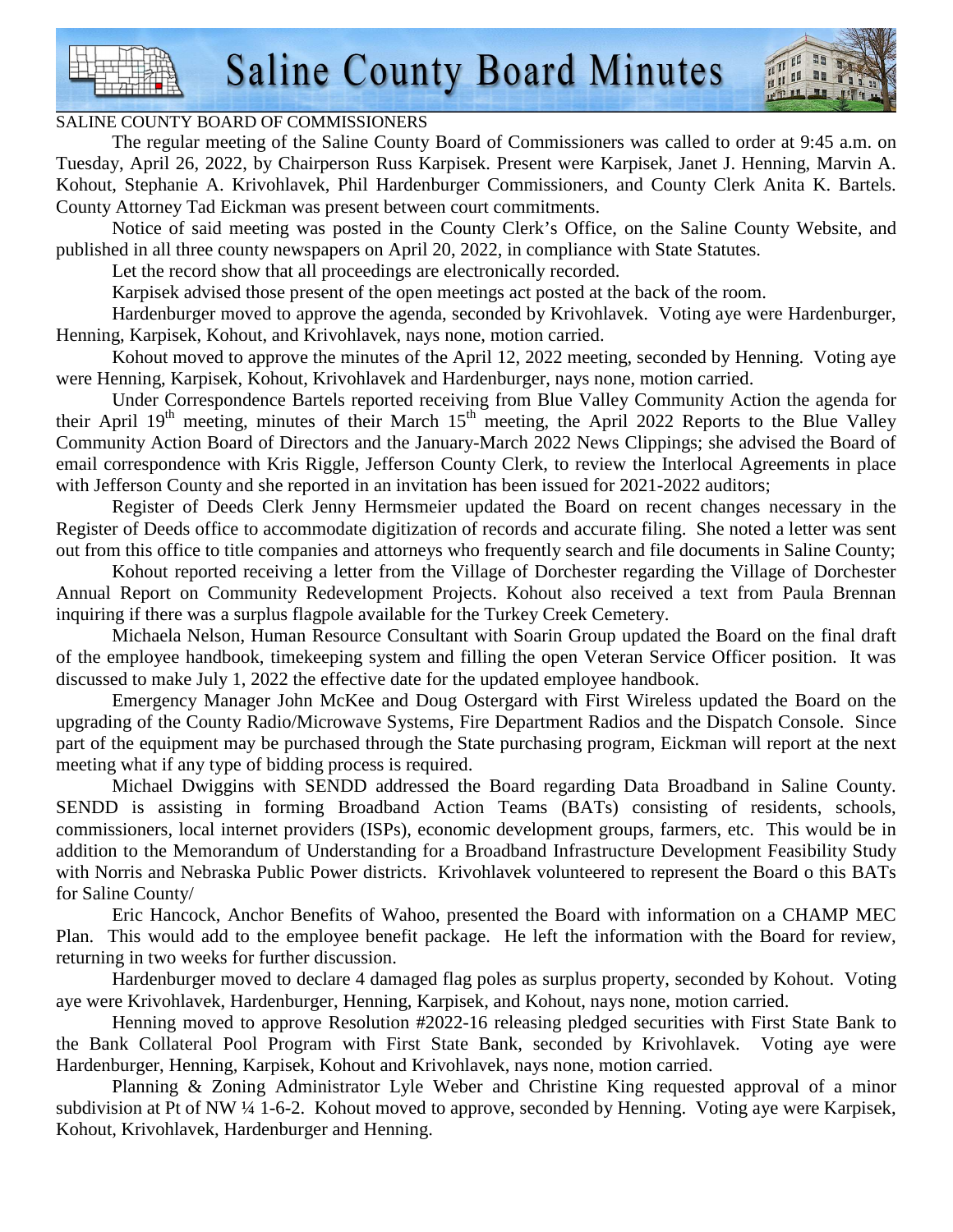

Weber and Matt Schwisow requested approval of a minor subdivision at Pt of SE  $\frac{1}{4}$  15-5-2 and Pt of NE ¼ 22-5-2 for Gene Schwisow. Krivohlavek moved to approve, seconded by Kohout. Voting aye were Kohout, Krivohlavek, Hardenburger, Henning and Karpisek, nays none, motion carried.

 Weber presented for approval the annual weeds report. Henning moved to approve, seconded by Krivohlavek. Voting aye were Kohout, Krivohlavek, Hardenburger, Henning and Karpisek, nays none, motion carried.

 Henning moved to approve Resolution #2022-15, transferring \$1,100.00 from the Inheritance Fund to the Juvenile Services Aid Fund, to be reimbursed when funds become available, seconded by Hardenburger. Voting aye were Henning, Karpisek, Kohout, Krivohlavek and Hardenburger, nays none, motion carried.

 At 12:05 Krivohlavek moved to close the bids for the Concrete Box Culvert Project #C-76(723), seconded by Kohout. Voting aye were Hardenburger, Henning, Karpisek, Kohout and Krivohlavek, nays none, motion carried.

 Four bids were opened and read from Van Kirk Bros. Contracting, Sutton, NE; Vogtscapes Inc., Bennet, NE; Midwest Infrastructure Inc., Lincoln, NE; and Gus Contracting Co., Casey, IA. The bids are placed on file and are of public record in the Commissioners' journal as attachment number 1, 2, 3 and 4 to these minutes.

 Highway Superintendent Bruce Filipi thanked all for bidding and announced that the bids would be reviewed and he would submit his recommendation at 11:00 a.m. at the May 9, 2022 meeting.

 Filipi presented a Request to Occupy Right-of-Way to run electrical and water lines for Mark Tachovsky at the north side 36-6-2 to the south side of 25-6-2. Henning moved to approve, seconded by Kohout. Voting aye were Henning, Karpisek, Kohout, Krivohlavek and Hardenburger, nays none, motion carried.

 Filipi reported due to high fuel prices, the companies hauling gravel for the County have added a fuel charge to their invoices. To date the County has not included the fuel charge when making payment. Filipi inquired if the Board would approve payment of this fuel charge on future invoices. Kohout moved to approve, seconded by Krivohlavek. Voting aye were Karpisek, Kohout, Krivohlavek and Henning, nay Hardenburger, motion carried.

Filipi gave an update on various current and future road projects.

 Krivohlavek moved to approve the claims as submitted, seconded by Henning. Voting aye were Karpisek, Kohout, Krivohlavek, Hardenburger and Henning, nays none, motion carried.

| <b>GENERAL FUND</b>              |                        |            |  |  |
|----------------------------------|------------------------|------------|--|--|
| <b>General Fund Payroll</b>      | <b>Salaries</b>        | 128,517.33 |  |  |
| Rebecca Anderson                 | Attorney Fees          | 2,864.25   |  |  |
| <b>Anytime Plumbing</b>          | <b>Building Maint</b>  | 111.00     |  |  |
| Matt Baumann                     | Reimburse              | 62.97      |  |  |
|                                  | Ambulance              |            |  |  |
| City of Crete                    | <b>Sycs</b>            | 6,000.00   |  |  |
|                                  | Ambulance              |            |  |  |
| City of Friend                   | <b>Sycs</b>            | 4,000.00   |  |  |
|                                  | Ambulance              |            |  |  |
| City of Wilber                   | <b>Sycs</b>            | 4,000.00   |  |  |
| CAMC                             | Contract               | 4,287.13   |  |  |
| <b>Cummins Sales</b>             | <b>Equipment Rpr</b>   | 450.82     |  |  |
| <b>Dollar General</b>            | <b>Supplies</b>        | 32.20      |  |  |
| Eakes                            | <b>Office Supplies</b> | 57.29      |  |  |
| Ecolab                           | <b>Building Maint</b>  | 277.70     |  |  |
| <b>Electronic Contracting Co</b> | <b>Building Maint</b>  | 962.00     |  |  |
| <b>First Concord</b>             | Insurance              | 5,207.83   |  |  |
| <b>First Concord</b>             | Insurance              | 511.00     |  |  |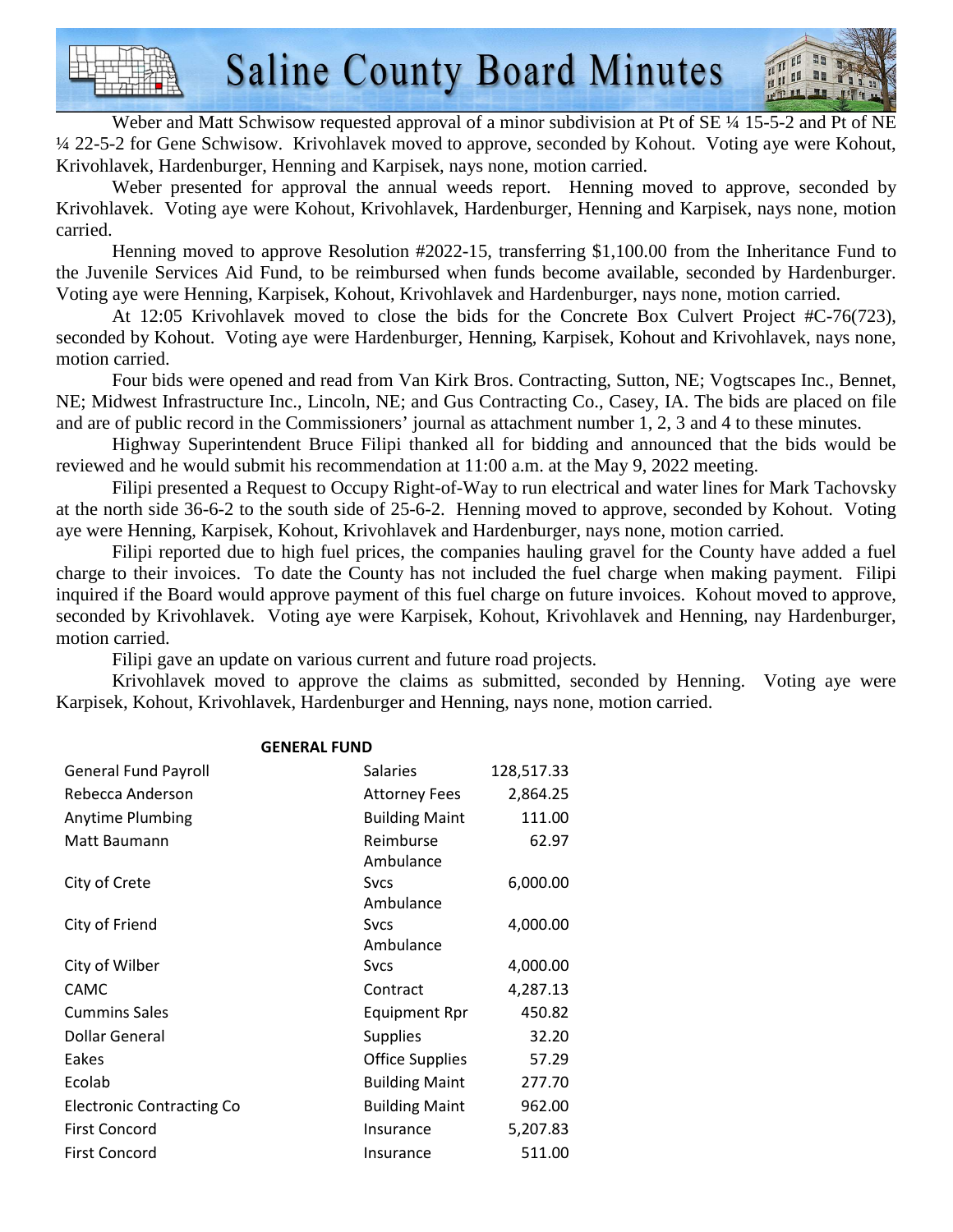

## **Saline County Board Minutes**



| Fort Western                       | Uniform                  | 188.99   |
|------------------------------------|--------------------------|----------|
| Friend Community Healthcare System | Contract                 | 380.00   |
| Galls                              | Uniform                  | 135.96   |
| <b>General Fire &amp; Safety</b>   | Contract                 | 325.00   |
| <b>Scott Gropp</b>                 | <b>Attorney Fees</b>     | 6,666.67 |
| Philip Hardenburger                | Mileage                  | 34.87    |
| Helena Agri-Enterprises            | <b>Building Maint</b>    | 215.12   |
| The Home Depot Pro                 | <b>Supplies</b>          | 295.06   |
| Matthew Kosmicki                   | <b>Attorney Fees</b>     | 2,425.36 |
| <b>Justin Kuntz</b>                | <b>Attorney Fees</b>     | 2,099.50 |
| Mallory Safety and Supply          | <b>Supplies</b>          | 249.94   |
| <b>Maverick Industries</b>         | <b>Building Maint</b>    | 125.00   |
| <b>Midwest Court Reporting</b>     | Contract                 | 85.00    |
| <b>Midwest Process Services</b>    | Contract                 | 36.60    |
| <b>NACO</b>                        | <b>Training</b>          | 60.00    |
| Nebraska Dept of Rev               | <b>Training</b>          | 615.00   |
| Nebraska Public Health             | Contract                 | 420.00   |
| <b>PIP</b>                         | <b>Office Supplies</b>   | 187.13   |
| <b>Protex Central</b>              | <b>Building Maint</b>    | 31.35    |
| Quadient                           | <b>Office Supplies</b>   | 35.60    |
| <b>Region V Services</b>           | Contract                 | 6,319.00 |
| <b>Region V Systems</b>            | Contract                 | 214.00   |
| Saline County Attorney             | Reimburse                | 33.99    |
| Saline County District Court       | Reimburse                | 163.00   |
| Seward County Independent          | Print & Publish          | 762.45   |
| Shop Qwik                          | Fuel                     | 49.50    |
| Sid Dillon                         | <b>Equipment Rpr</b>     | 50.56    |
| Soarin Group                       | Contract                 | 1,497.00 |
| State of NE                        | Contract                 | 147.60   |
| Summit                             | <b>Supplies</b>          | 9,173.81 |
| <b>Thomson Reuters</b>             | Contract                 | 719.04   |
| <b>Extension Saline Co</b>         | Reimburse                | 151.18   |
| Us Bank Equipment Finance          | Contract                 | 391.54   |
| Verizon                            | Communication            | 1,971.81 |
|                                    | Ambulance                |          |
| Village of Dewitt                  | <b>Svcs</b>              | 2,500.00 |
|                                    | Ambulance                |          |
| Village of Dorchester              | <b>Svcs</b>              | 2,500.00 |
|                                    | Ambulance                |          |
| Village of Swanton                 | <b>Svcs</b><br>Ambulance | 2,500.00 |
| Village of Tobias                  | <b>Sycs</b>              | 2,500.00 |
|                                    | Ambulance                |          |
| Village of Western                 | <b>Svcs</b>              | 2,500.00 |
| Visa                               | <b>Office Supplies</b>   | 63.29    |
| Visa                               | Postage                  | 166.49   |
|                                    |                          |          |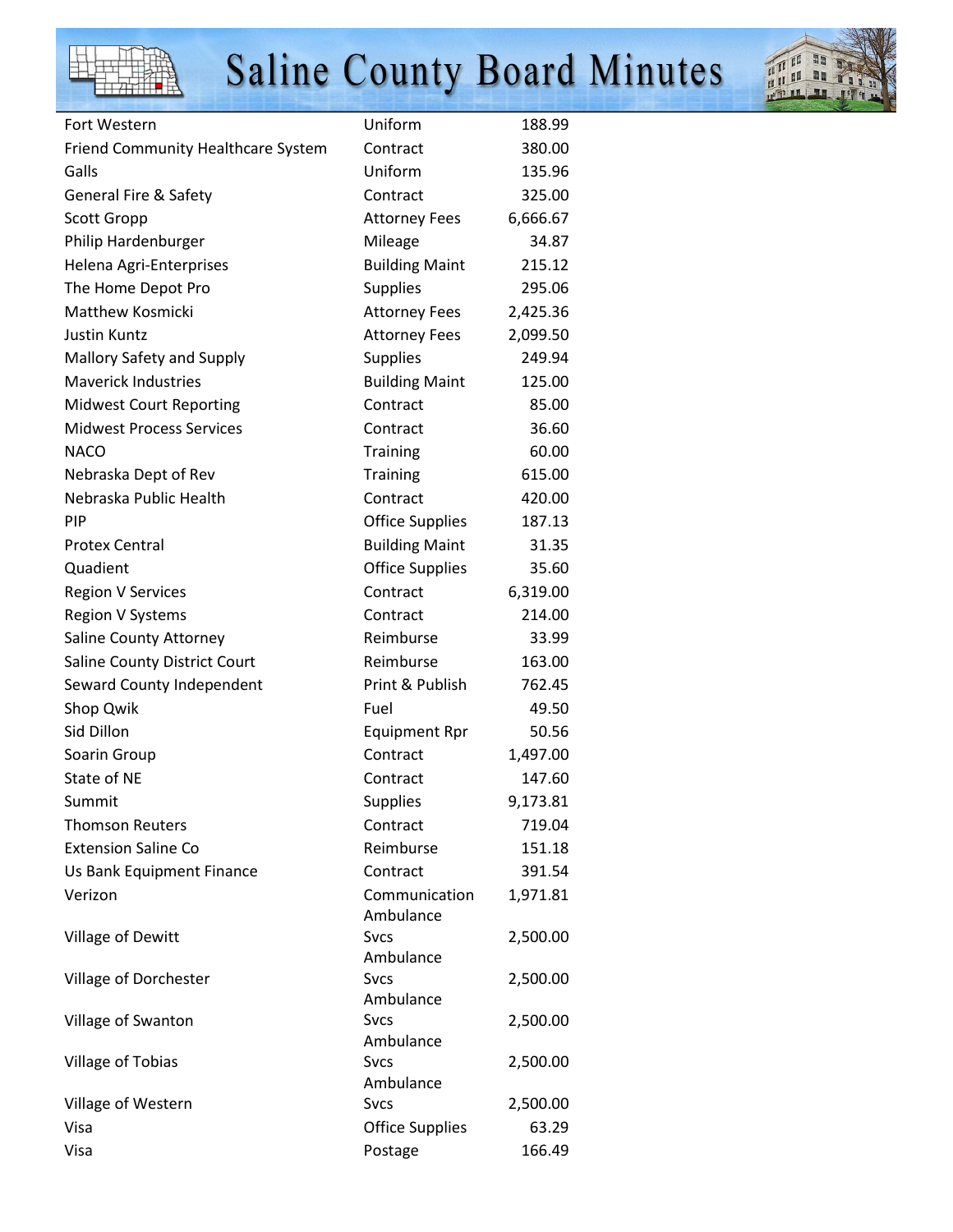

## **Saline County Board Minutes**



| Visa                                | Contract               | 52.00     |  |  |
|-------------------------------------|------------------------|-----------|--|--|
| Visa                                | Postage                | 10.51     |  |  |
| Visa                                | Fuel                   | 200.08    |  |  |
| Visa                                | <b>Building Maint</b>  | 2,181.30  |  |  |
| Visa                                | Training               | 35.00     |  |  |
| Visa                                | <b>Office Supplies</b> | 196.78    |  |  |
| <b>Voss Lighting</b>                | Supplies               | 97.64     |  |  |
| Walker                              | <b>Supplies</b>        | 66.16     |  |  |
| Walker                              | Supplies               | 73.21     |  |  |
| Windstream                          | Communication          | 6,819.82  |  |  |
| <b>ROAD FUND</b>                    |                        |           |  |  |
| Road Fund Payroll                   | <b>Salaries</b>        | 24,532.34 |  |  |
| Ace Irrigation                      | <b>Supplies</b>        | 9,184.04  |  |  |
| <b>Beatrice Concrete</b>            | Gravel                 | 24,321.91 |  |  |
| Con Pro                             | <b>Building Maint</b>  | 22,854.00 |  |  |
| <b>CAMC</b>                         | Contract               | 174.00    |  |  |
| <b>Dollar General</b>               | Supplies               | 62.40     |  |  |
| Eakes                               | <b>Office Supplies</b> | 30.50     |  |  |
| <b>Filtercare of Nebraska</b>       | Supplies               | 239.30    |  |  |
| <b>Interstate Power Systems</b>     | <b>Equipment Rpr</b>   | 1,050.00  |  |  |
| Linde Gas                           | Supplies               | 84.95     |  |  |
| Seward County Independent           | Print & Publish        | 132.27    |  |  |
| Speece-Lewis                        | <b>Engineer Fees</b>   | 612.50    |  |  |
| Sudrla Water Service                | <b>Equipment Rntl</b>  | 375.00    |  |  |
| <b>BAILIFF FUND</b>                 |                        |           |  |  |
| <b>Bailiff Fund Payroll</b>         | <b>Salaries</b>        | 1,246.73  |  |  |
| <b>VISITOR'S PROMOTION FUND</b>     |                        |           |  |  |
| American Legion Hawes-Wood Post 212 | Reimburse              | 500.00    |  |  |
| <b>VISITOR'S IMPROVEMENT FUND</b>   |                        |           |  |  |
| Struckman-Baatz Public Library      | Reimburse              | 665.82    |  |  |
| <b>AGING SERVICES FUND</b>          |                        |           |  |  |
| Samantha Cosaert                    | Program                | 285.00    |  |  |
| Marcia Emal                         | Program                | 217.50    |  |  |
| <b>Miller Mailing Service</b>       | Postage                | 163.20    |  |  |
| Nebraska Assn of Senior Centers     | Dues                   | 20.00     |  |  |
| Postmaster                          | Postage                | 1,700.00  |  |  |
| Darlene Pribyl                      | Program                | 195.00    |  |  |
| Visa                                | Program                | 92.00     |  |  |
| Visa                                | Program                | 1,553.37  |  |  |
| Visa                                | Program                | 458.89    |  |  |
| <b>WC TCBY</b>                      | Program                | 200.00    |  |  |
| <b>DRUG COURT FUND</b>              |                        |           |  |  |
| Kalkwarf & Smith                    | <b>Attorney Fees</b>   | 1,200.00  |  |  |
| <b>JUVENILE SERVICES GRANT FUND</b> |                        |           |  |  |
| Anita Stougard                      | Program                | 1,047.37  |  |  |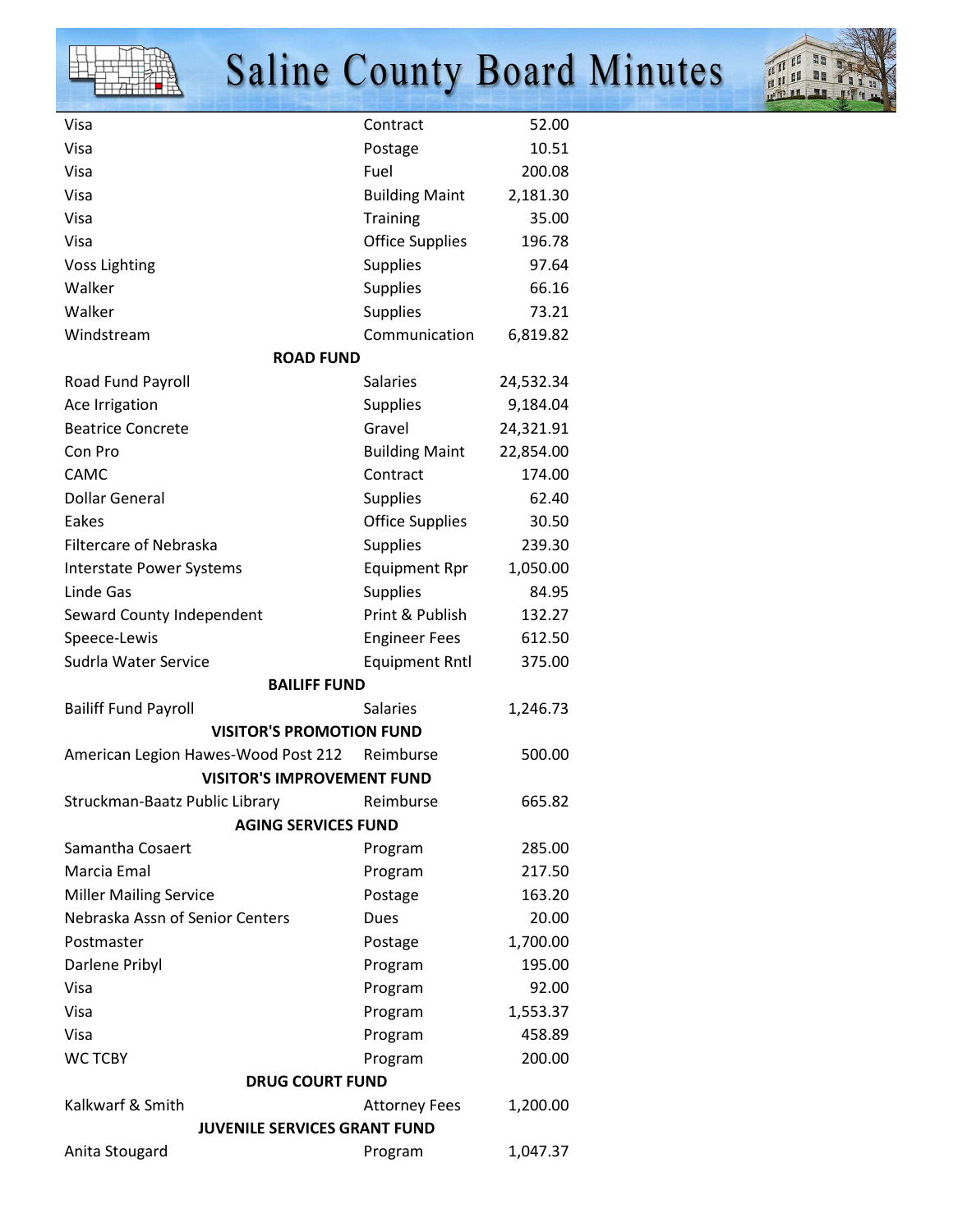

## **Saline County Board Minutes**



| <b>911 EMERGENCY MANAGEMENT FUND</b> |                  |            |  |  |
|--------------------------------------|------------------|------------|--|--|
| Windstream                           | Communication    | 156.07     |  |  |
| <b>911 WIRELESS SERVICE FUND</b>     |                  |            |  |  |
| Windstream                           | Communication    | 1,200.11   |  |  |
| <b>COMMISSARY FUND</b>               |                  |            |  |  |
| <b>Bob Barker Co</b>                 | <b>Supplies</b>  | 1,667.28   |  |  |
| Summit                               | <b>Supplies</b>  | 5,702.03   |  |  |
| <b>ALL FUNDS</b>                     |                  |            |  |  |
| <b>First State Bank</b>              | Fed Tax          | 15,847.62  |  |  |
| NE Dept of Rev                       | <b>State Tax</b> | 7,526.18   |  |  |
| <b>First State Bank</b>              | Soc Sec          | 31,786.98  |  |  |
| Ameritas Life                        | Retire           | 25,417.15  |  |  |
| BC/BS                                | Hith Ins         | 107,893.79 |  |  |
| Delta Dental                         | Dental Ins       | 2,266.57   |  |  |
| <b>Madison Nat'l Life</b>            | Life Ins         | 48.60      |  |  |
| <b>AFLAC</b>                         | Ins              | 1,150.39   |  |  |
| <b>VSP</b>                           | Eye Ins          | 520.96     |  |  |
| MassMutal                            | Def Comp         | 2,428.00   |  |  |
| <b>First Concord</b>                 | Café             | 2,058.65   |  |  |
| <b>Colonial Supp Ins</b>             | Ins              | 164.87     |  |  |
| <b>Madison Nat'l Life</b>            | Dis Ins          | 163.40     |  |  |
| Teamsters                            | Dues             | 297.00     |  |  |
| New York Life                        | Ins              | 95.64      |  |  |
| Globe Life                           | Ins              | 267.30     |  |  |
| AZ Child Support                     | Garnish          | 86.06      |  |  |
| <b>Lancaster County Court</b>        | Garnish          | 200.83     |  |  |
| Nebraska Child Support               | Garnish          | 300.00     |  |  |

 Henning moved to enter closed session to discuss a personnel issue, seconded by Krivohlavek. Voting aye were Kohout, Krivohlavek, Hardenburger, Henning and Karpisek, nays none, motion carried.

 Hardenburger moved to exit closed session, seconded by Henning. Voting aye were Karpisek, Krivohlavek, Kohout, Hardenburger and Henning, nays none, motion carried.

Karpisek announced during closed session a personnel issue was discussed with no action taken.

 There being no further business to come before the Board, the meeting was adjourned at 1:27 p.m. The next regular meeting will be on May 9, 2022 at 9:30 a.m. in the Saline County Commissioners' Room, Court House, Wilber, NE.

ATTEST:

Anita K. Bartels, County Clerk Janet J. Henning

Marvin A. Kohout Stephanie A. Krivohlavek